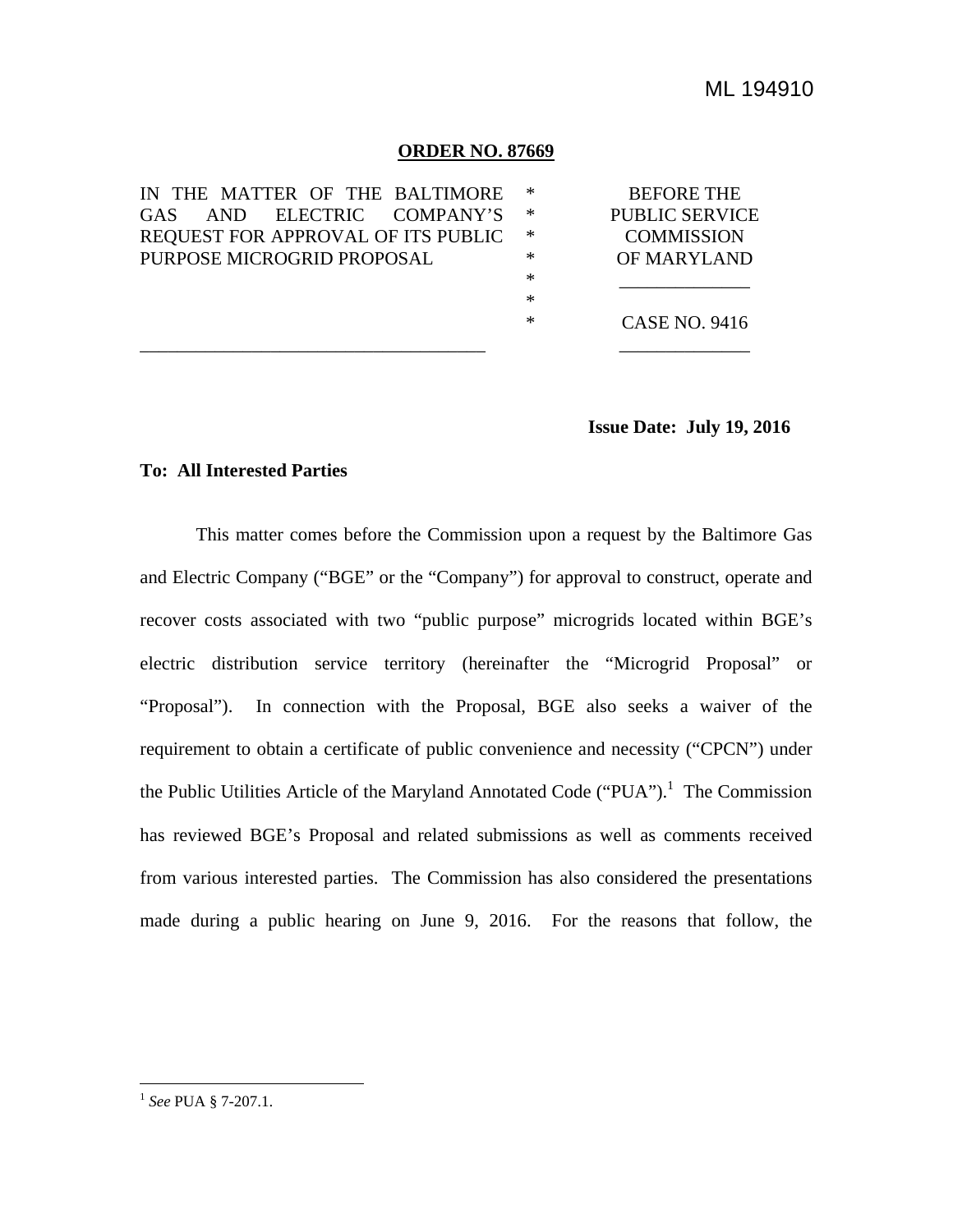Commission denies BGE's Microgrid Proposal as filed, without prejudice.<sup>2</sup> The Commission does not reach the CPCN waiver issue.

### **I. BACKGROUND**

On December 18, 2015, BGE submitted its Microgrid Proposal to the Commission for consideration and approval. Salient components of the Proposal are highlighted below along with brief summaries of the procedural posture and the positions of the various interested parties. Additional details of the Microgrid Proposal are discussed as needed throughout this Order.

### **A. BGE's Microgrid Proposal**

The Microgrid Proposal outlines a pilot project to deploy two public purpose microgrids in Maryland—one in Baltimore City at Edmonson Village and the other in the Kings Contrivance area of Howard County. $3$  Each microgrid location would feature a small scale, natural gas-fired generation facility,<sup>4</sup> producing between 2-3 megawatts of power to support clusters of "critical service" business establishments within the designated footprint during significant or extended outages of the larger distribution system.<sup>5</sup> If and when an extended outage occurs, the microgrid would island itself from the larger distribution system and provide electricity to these critical business assets and enable their continued operation.<sup>6</sup> As proposed, BGE would construct, own and operate

<sup>&</sup>lt;sup>2</sup> Several interested parties have asked the Commission to establish a framework for microgrid deployment and conduct a general hearing to address issues related to microgrids. The Commission chooses not to do so in connection with this matter as the Microgrid Proposal is deficient on its face.

<sup>&</sup>lt;sup>3</sup> BGE Proposal at 4.

<sup>&</sup>lt;sup>4</sup> BGE stated that where natural gas distribution infrastructure is not available, diesel will serve as the alternative fuel source. *Id.* at 6.

<sup>5</sup> *Id.*

<sup>6</sup> *Id.* at 5-6.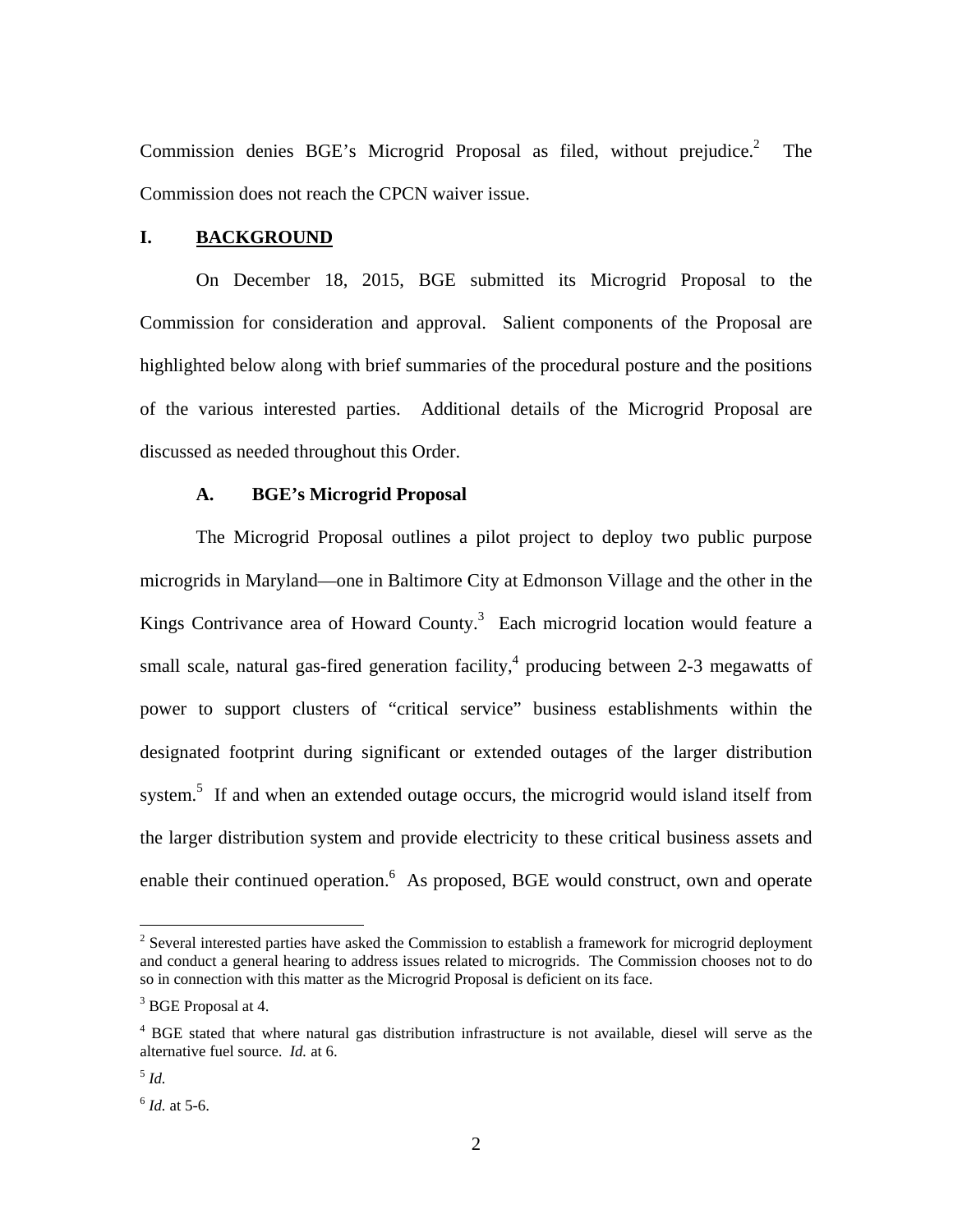both microgrid facilities, first as a pilot study and then as part of a wider program of additional microgrid facilities in each county within BGE's greater service territory.

BGE estimates the costs associated with this project to be around \$3.5 million per MW of load supported. Thus, for the 2 MW Kings Contrivance microgrid location, the estimated cost is approximately \$7 million, and approximately \$9.2 million for the 3 MW Edmonson Village location. To recover these costs, BGE includes with the Proposal a new rider to BGE's Electric Service Tariff—Rider 12, Microgrid Service Pilot—which would impose a monthly surcharge on all BGE ratepayers.<sup>7</sup> This surcharge would cover BGE's earnings and depreciation on the plants, operations expense, fuel and administrative costs of owning and operating both microgrids, and applicable taxes. $8\,$  It is a per-kWh surcharge in addition to base distribution rates. In the first year, the estimated charge for an average residential customer using 930 kWh each month would be approximately \$0.04 per month, or \$0.48 annually. The charge would increase during the second year to \$0.13 per month, or \$1.56 annually. If BGE does not establish any additional microgrids after the pilot project, this cost would continue at \$1.56 per year until the microgrid generation assets are depreciated. $9$ 

# **B. Procedural Posture**

After receiving the Microgrid Proposal, the Commission issued a Notice on January 13, 2016,<sup>10</sup> requesting comments from BGE and any other interested parties

<sup>7</sup> *Id.* at 12-13.

<sup>8</sup> *See id.* at 13.

<sup>9</sup> BGE Microgrid Hr'g Tr. 94:12-95:2, June 9, 2016; *see also* BGE Proposal at 13; Staff Comments at 1.  $10$  ML  $180913$ .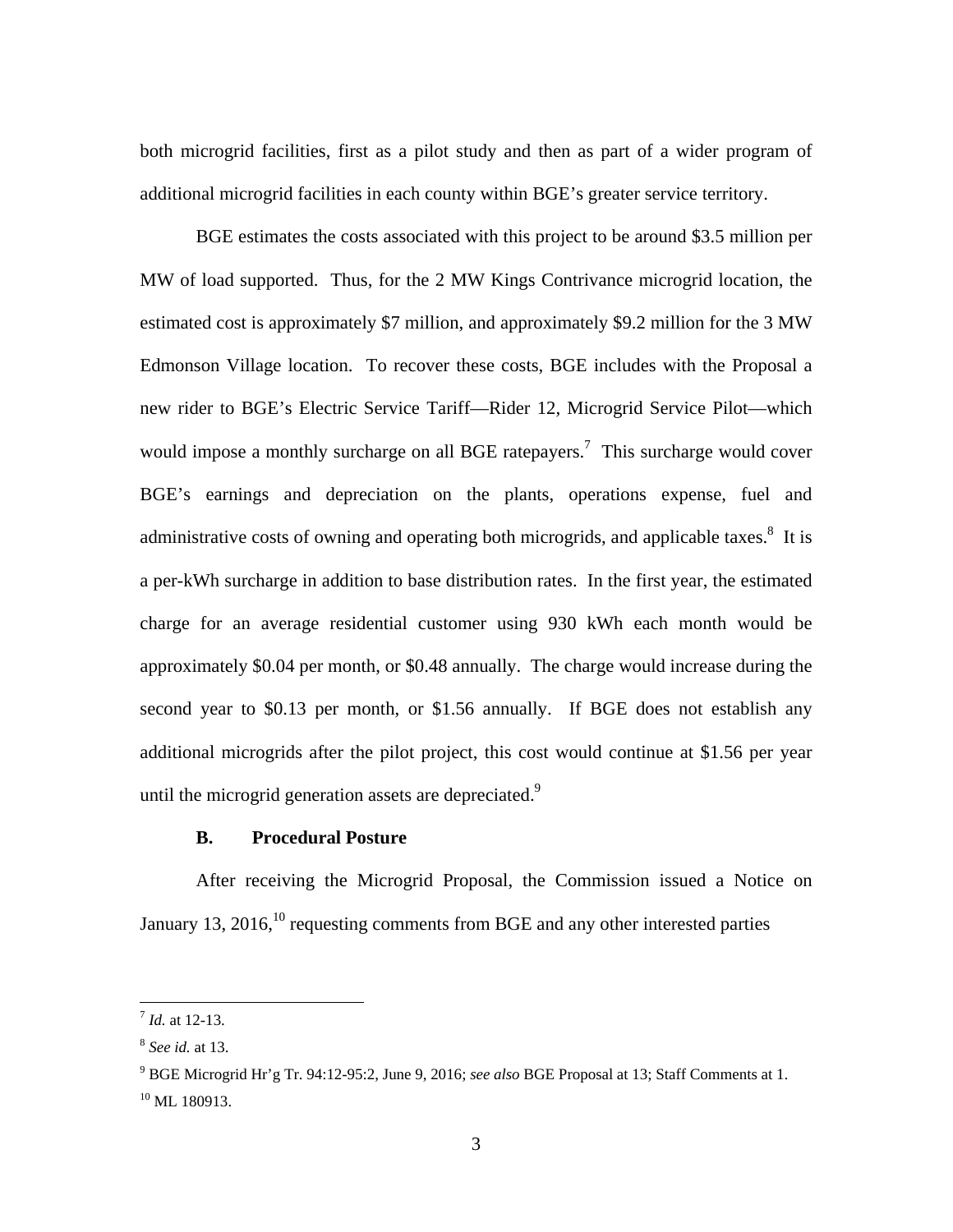addressing the Commission's previously identified issues concerning public purpose microgrids<sup>11</sup> or any other matter related to BGE's Proposal, and suspending the proposed tariff for 150 days pursuant to PUA § 4-204. The Commission received a total of 22 comments, including BGE's response as well as comments from the following interested parties: WGL Energy Systems, Inc. and WGL Energy Services, Inc. (together "WGL Energy"); Montgomery County; Howard County; Prince George's County; the Microgrid Resource Coalition ("MRC"); Maryland Solar United Neighborhoods ("MD SUN"); IGS Energy, NRG Energy, Inc. and SunEdison (together "INS"); Kings Contrivance Community Association ("KCCA"); Baltimore Development Corporation ("BDC"); Community Action Council of Howard County ("Community Action Council"); Giant Food; Maryland Department of the Environment ("MDE"); Maryland Energy Administration ("MEA"); Commission Staff ("Staff"); and the Office of People's Counsel ("OPC"). Nine state legislators and city officials from Baltimore City and Howard County also submitted comments on the Microgrid Proposal.<sup>12</sup> Upon consideration of the comments, on April 15, 2016, the Commission issued a Notice initiating this case, scheduling a hearing, and suspending the proposed tariff an additional

<sup>&</sup>lt;sup>11</sup> The Commission previously discussed the deployment of microgrids in Case No. 9298 – Order No. 85385 (Feb. 27, 2013) and Case No. 9361 – Order No. 86990 (May 15, 2015). In Order No. 86990, the Commission identified several areas for further study that would serve as conditions precedent to approval of any microgrid proposal in the case. *See* Order No. 86990 at A-18 to A-19 ("Condition 13"). Specifically, Condition 13 states in part that a report on the legal, financial, and practical issues associated with the planning and development of the microgrid proposals should address at minimum: different ownership and operational structures; a legal assessment of the ability of an investor-owned utility to own either or both of the distribution and generation assets integrated into a microgrid project; and a description of any federal, state, or local contribution to the development of the microgrid projects.

 $12$  The Commission received separate comments from Senator Guy Guzzone (District 13, Howard County), Delegate Frank Turner (District 13, Howard County), Delegate Vanessa Atterbeary (District 13, Howard County), Mayor Stephanie Rawlings-Blake (Baltimore City); Councilwoman Helen Holton (Baltimore City Council). The Commission also received collective comments from Senator Lisa Gladden and Delegates Jill Carter, Nathaniel Oaks, and Samuel Rosenberg (District 41, Baltimore City).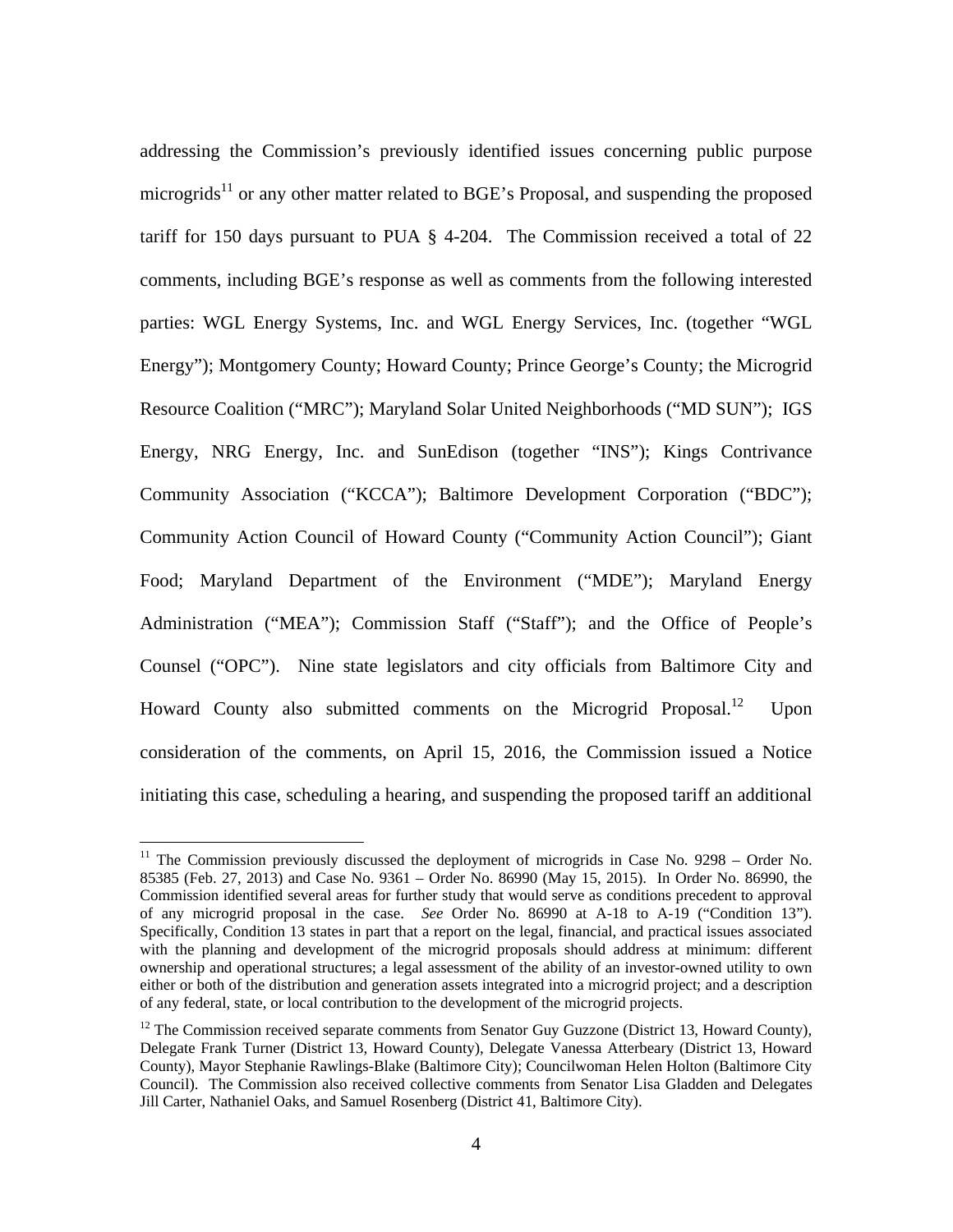30 days, or until July 30, 2016. On June 9, 2016, the Commission conducted a legislative-style hearing to consider the Proposal and the responsive comments by the interested parties. At the conclusion of the hearing, the Commission took the matter under advisement.

### **C. Positions of the Interested Parties**

The general positions of the interested parties—either supporting or opposing the Microgrid Proposal—are summarized as follows:

### *1. Supporting the Proposal*

Interested parties in support of BGE's Proposal as filed include Baltimore Development, KCCA, CAC, Giant Food, and the nine state legislators and city officials. Three parties—WGL Energy, Montgomery County and Howard County—also support the Proposal but qualify their support upon certain modifications or conditions. WGL Energy recommended modifications that would allow for competitive energy markets and limitation of the project to a pilot program. Montgomery County conditioned its support on BGE's incorporation of extensive community feedback and performance of a net costbenefit analysis with respect to low-income communities. Montgomery County also encouraged BGE to consider and incorporate "smart grid" features and a greater amount of renewable energy and advanced energy storage. Howard County indicated support for the project, provided that the County retains final siting approval and the public is given notice and opportunity to participate throughout the process. Howard County further conditioned its support on the timely removal of the microgrid upon completion of the pilot program.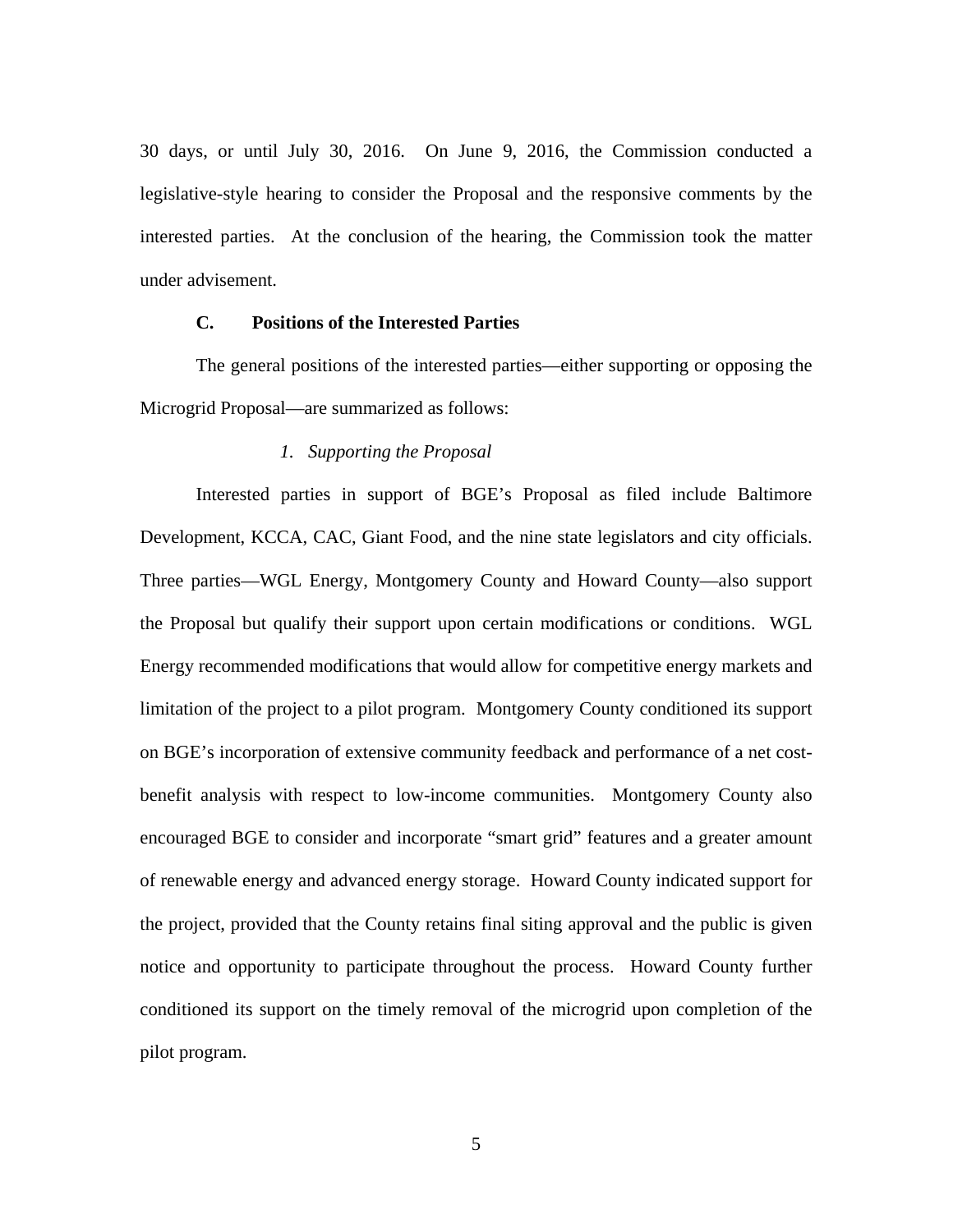### *2. Against the Proposal*

Parties opposed to the Proposal as filed include the Commission Staff, OPC, MEA, INS, MD SUN, and Prince George's County. In their comments and at the June 9, 2016 hearing, these parties raised a variety of objections, from the Proposal's lack of competitive process and generation diversity to its cost allocation and ratepayer impacts. Their specific various objections are addressed in the discussion below.

## *3. No opinion on the Proposal*

MRC and MDE abstained from taking positions on the merits of BGE's Proposal and whether the Commission should approve or deny the request. While both parties generally supported microgrid development in Maryland, MDE stated that improvements could be made to BGE's Proposal with the addition of more renewable energy sources.

### **II. DISCUSSION**

<u>.</u>

Maryland electric energy markets were restructured in 1999 following the passage of the Electric Customer Choice and Competition Act of 1999.<sup>13</sup> In 2006, the General Assembly amended PUA § 7-510 to allow the Commission to approve construction of new generation resources in Maryland as needed "to meet long-term, anticipated demand in the State…." PUA  $\S$  7-510(c)(6). It is under this provision that BGE seeks approval for its pilot project. The Resiliency Through Microgrids Task Force ("Task Force"), formed in February 2014, defined a "microgrid" as "a collection of interconnected loads, generation assets, and advanced control equipment installed across a defined geographic area that is capable of disconnecting from the macrogrid (the utility scale electric

<sup>13</sup> *See* 1999 Md. Laws, Chap. 3 (codified at PUA §§ 7-501 to 7-517).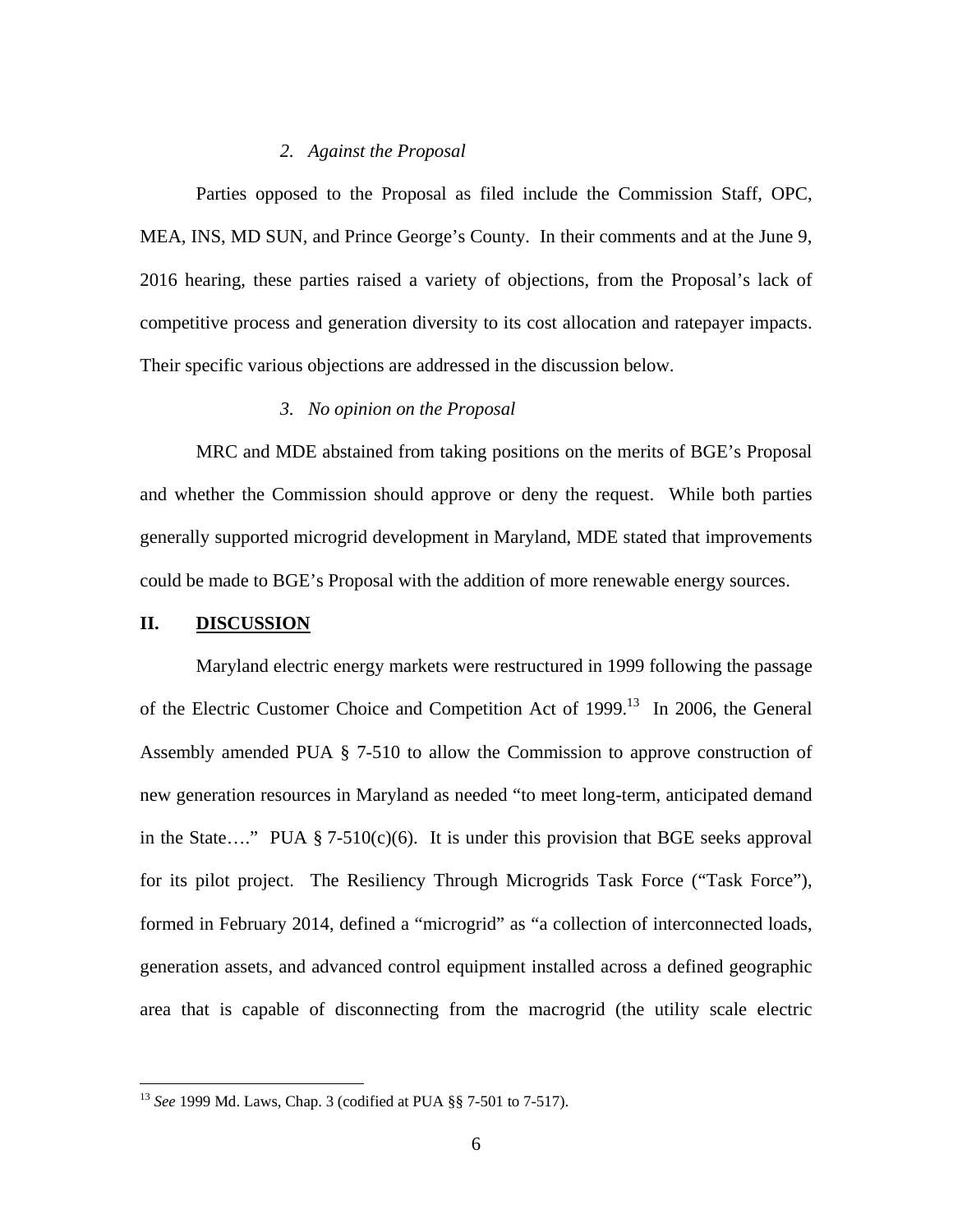distribution system) and operating independently."<sup>14</sup> Even if we assume, which we do not in this Order, that we may approve the development of public purpose microgrids pursuant to  $\S$  7-510(c)(6), we decline to do so vis-à-vis BGE's Proposal. As filed, the Proposal is deficient in several key aspects which preclude us from finding that the project, despite its stated benefits, would provide adequate, reasonable, and proper electricity service in Maryland.<sup>15</sup>

### **A. Proposed Cost Recovery**

Section  $7-510(c)(6)$  provides, "In order to meet long-term, anticipated demand in the State for standard offer service and other electricity supply, the Commission may . . . allow an investor-owned electric company to construct, acquire, . . . and operate its own generating facilities, and transmission facilities necessary to interconnect the generating facilities with the electric grid, subject to appropriate cost recovery.<sup> $16$ </sup> BGE estimates the total cost of deploying both public purpose microgrids to be approximately \$16.6 million. Instead of seeking traditional ratebase recovery for capital projects, the Proposal places an upfront monthly surcharge in the proposed Rider 12 on all BGE ratepayers, regardless of the degree of benefit a customer is likely to receive from the islanded operation of the microgrid. Furthermore, this surcharge would take effect once we approve the project and would continue for the life of the microgrid assets.

This Commission has generally recognized that a surcharge is a departure from

<sup>&</sup>lt;sup>14</sup> Task Force Report at 1.

<sup>15</sup> *See* PUA § 5-101(a).

<sup>&</sup>lt;sup>16</sup> Staff notes that BGE has failed to tie this microgrid proposal to Maryland's long-term electricity demand. Staff Comments at 19. WGL Energy makes a similar argument in its Comments at 10-12. We decline to decide here whether the statute requires such a finding.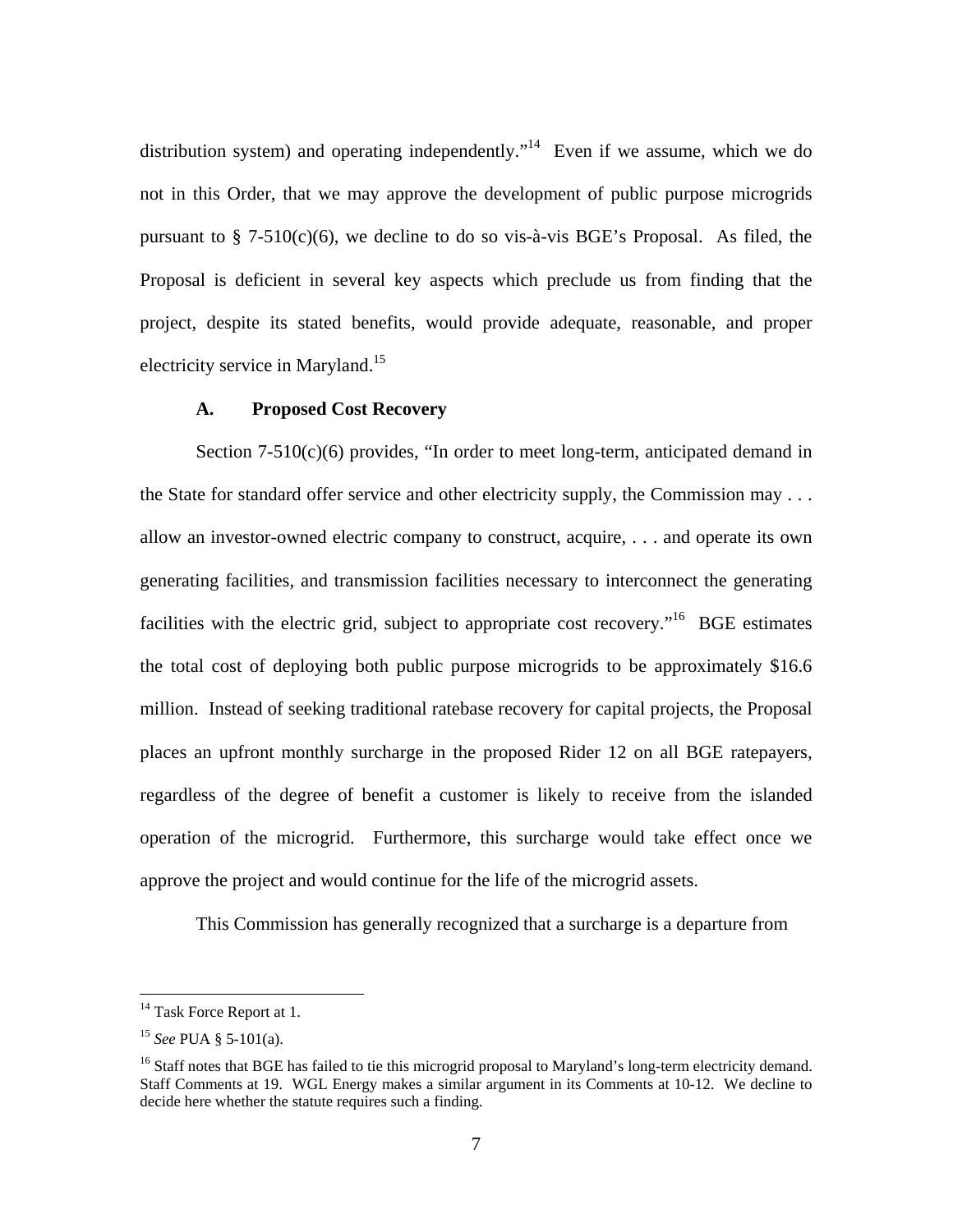the industry's long-standing rate-making process and, consequently, is considered an extraordinary form of relief. Surcharges have been reserved for rare circumstances in which it is demonstrated that the traditional ratemaking process would not be appropriate.<sup>17</sup> That is not the case here based on the record before us. We are not convinced that the traditional ratemaking process could not have incorporated a microgrid pilot program. We find that the proposed rider would be inappropriate for this pilot study, especially when it is yet to be established that the two proposed microgrids will function as promised and deliver the anticipated benefits. We are further concerned that even upon conclusion of the pilot, ratepayers will continue to pay this cost through the bill surcharge for the life of the microgrid assets, which would last well beyond the pilot. Also, if the pilot project is successful and BGE deploys additional microgrids in the future, the collective bill surcharge amounts would rise significantly.

BGE stated that it did not perform any cost-benefit analysis to support allocating all risk of the pilot project to its customer base. When Staff inquired of BGE how it determined the cost effectiveness of its Proposal, BGE referred Staff to the reliability, energy supply, and technical benefits of public purpose microgrids espoused in the Task Force Report. BGE also mentioned additional benefits in avoiding costs associated with extensive weather-related outages. However, BGE has not quantified—or attempted to quantify—the tangible benefits to its customer base, including any benefit for avoided

<sup>&</sup>lt;sup>17</sup> The General Assembly has separately authorized prompt recovery of utility infrastructure costs through a customer surcharge. *See* "An Act Concerning Gas Companies—Rate Regulation—Infrastructure Replacement Surcharge," 2013 Md. Laws, Ch. 161, § 2 (authorizing gas companies to recover infrastructure replacement costs through customer surcharge); *see Maryland Office of People's Counsel v. Maryland Pub. Serv. Comm'n*, 226 Md. App. 483, 504-05 (2016) (upholding Commission's interpretation of same to allow imposition of surcharge before project completion).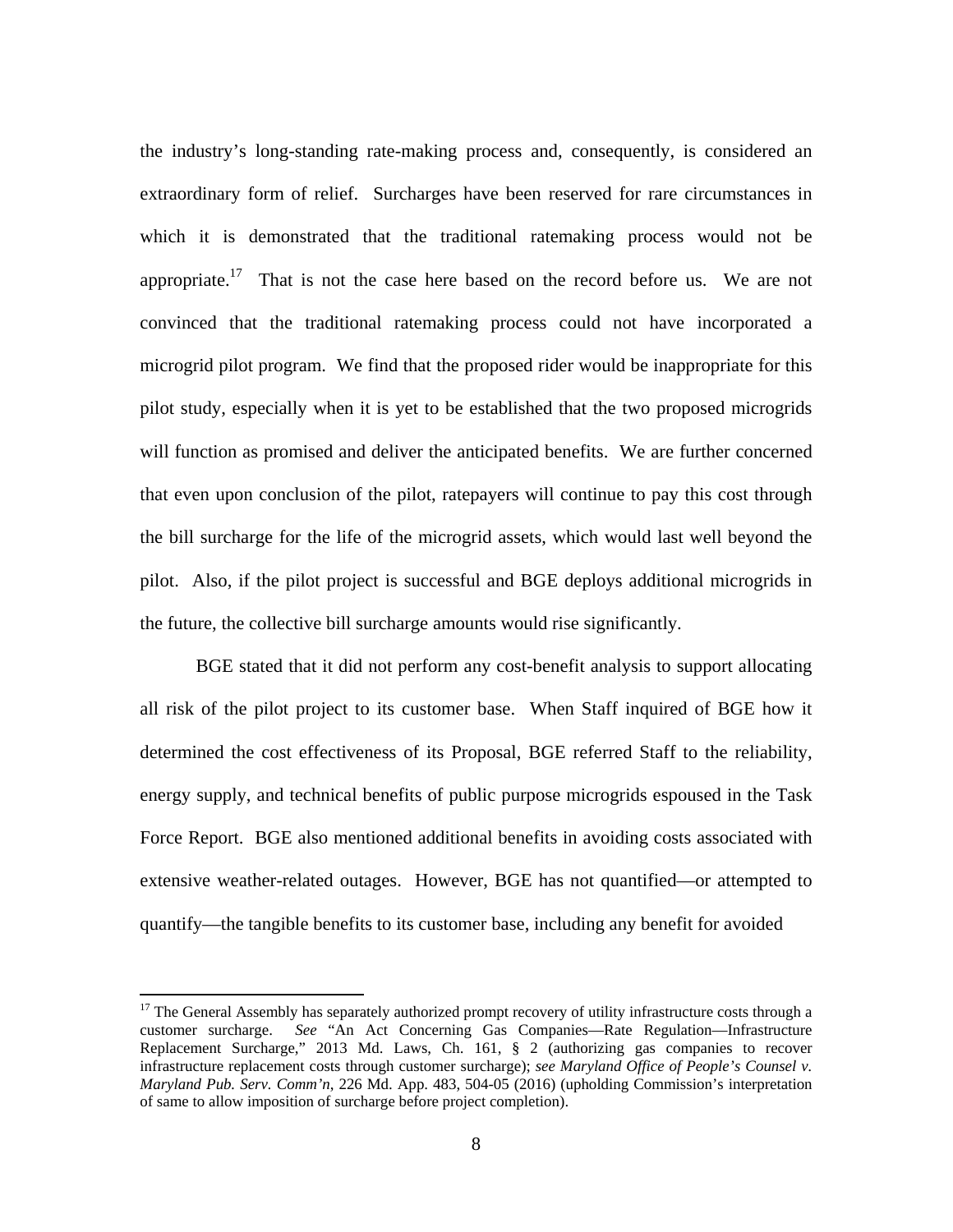customer interruption at each microgrid location. Staff also could not estimate the benefits specifically associated with avoiding extensive outages within BGE's service territory.

To justify the surcharge on all ratepayers, BGE claims that the benefits of each public purpose microgrid would extend to other, non-microgrid customers throughout BGE's service territory, assuming non-microgrid residents are able to travel to the microgrid location during an outage event. BGE does not provide factual support for this claim. This reasoning contains multiple assumptions. First, it assumes that customers can reach the location during a particular outage event.<sup>18</sup> Depending on the circumstances of the outage event, customer travel to microgrid locations could be difficult.<sup>19</sup> A severe winter storm, for example, would likely present significant challenges to microgrid accessibility where streets are unplowed and transportation means become limited.<sup>20</sup> Second, BGE assumes that the critical commercial facilities within each microgrid location will have sufficient capacity to provide services to all who would access the microgrids during an extended outage.<sup>21</sup> While BGE may be confident that these businesses will be able to provide adequate services during a major outage event, it is not immediately apparent to us that these establishments are equipped to handle a large number of visitors to the microgrid during a major outage event. Third,

<sup>18</sup> BGE Microgrid Hr'g Tr. 49:15-50:10; *see also id.* at 143:15-144:2 (OPC observing a number of "maybes" such as consumer access to the microgrid locations).

<sup>&</sup>lt;sup>19</sup> See generally id. at 50:5-9 (discussing example of New Orleans hurricane that led to transportation issues in getting people to shelters).

<sup>20</sup> *See id.* at 30:6-11.

<sup>21</sup> *Id.* at 31:7-18; *see also id.* at 143:15-144:2 (OPC observing whether stores will be open and adequately stocked over the duration of an outage is unknown).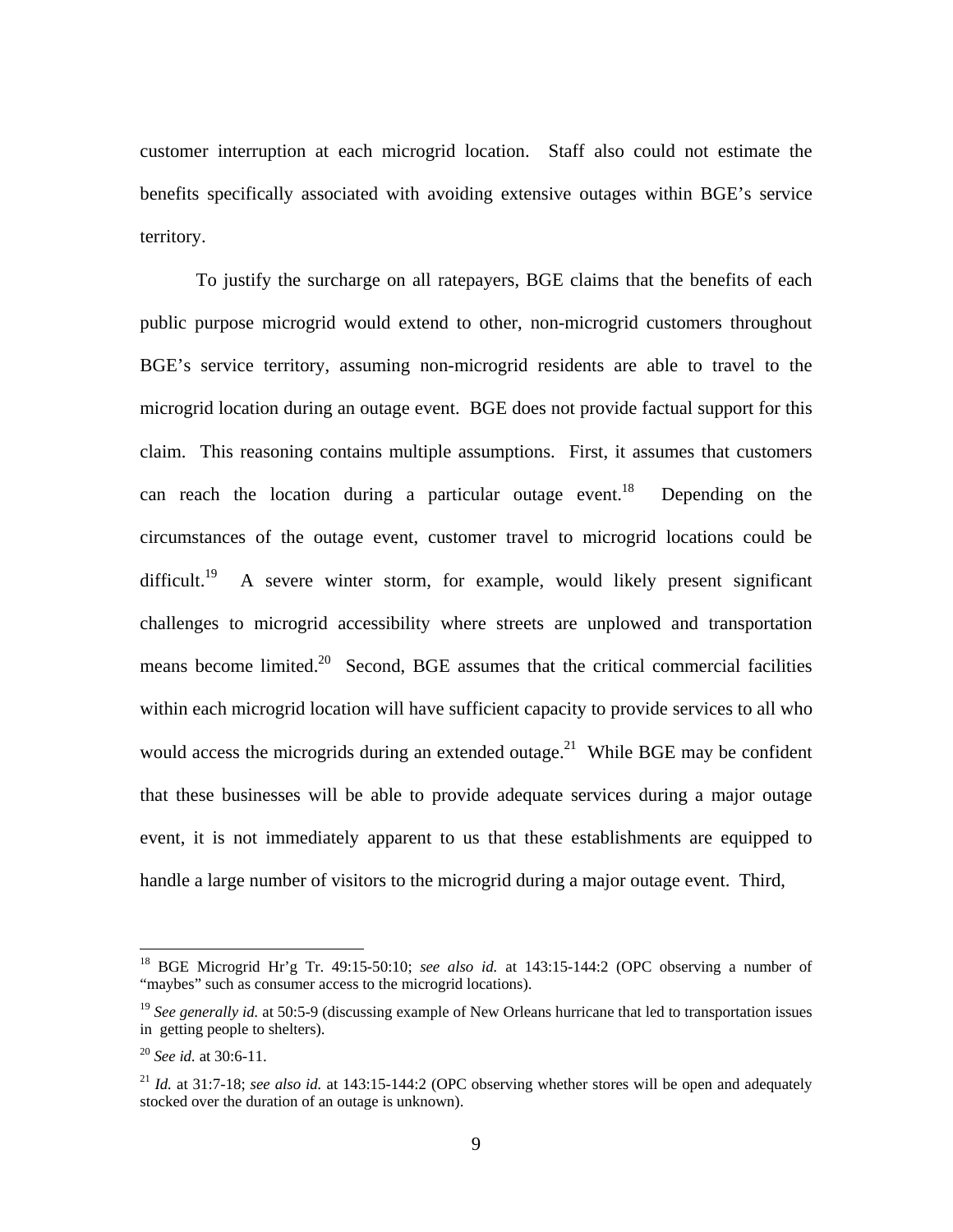BGE never satisfactorily defines the "major event" or its duration in order to establish the resiliency requirements for its proposed microgrid or the plan to keep it fueled, maintained and operational, while presumably restoring service to all its customers with due alacrity. $22$ 

The Proposal also suffers from a lack of investment in the Project by the intended commercial beneficiaries within the microgrid or the Company's shareholders. BGE's pilot program focuses on sustaining merchant services used by residential customers e.g., groceries, fuel, restaurants, pharmacies, banks, etc. Although these merchant tenants are the direct beneficiaries of a hardened infrastructure designed to insulate them from extended outages of the larger grid, BGE has not asked any of them to actively participate or share in any responsibility for the microgrid deployment.<sup>23</sup> Similarly, nowhere in the Proposal does BGE indicate a willingness to shift even a portion of this responsibility and risk to its shareholders.

It is further concerning that BGE made no attempt to seek alternative funding through state and federal agencies or the local subdivisions. BGE stated that it was unaware of any public funding opportunities at the state, federal or local level when it submitted the Proposal. But at the June 9, 2016 hearing, MEA indicated that public funds were available at least for campus-style microgrid development. BGE did not approach MEA or any other state or federal agency regarding potential grant opportunities. Had it

<sup>22</sup> *See id.* at 39:20-40:8, 41:14-20, 75:16-76:16.

 $23$  At least two commenters suggest that it would be more appropriate to allocate the majority of the program costs to those customers that receive the most benefit from the microgrid. *See* WGL Energy Comments at 7-8; Staff Comments at 30. Although we do not take a position on how these costs could or should be allocated, we cannot endorse BGE's proposed tariff rider under these specific circumstances.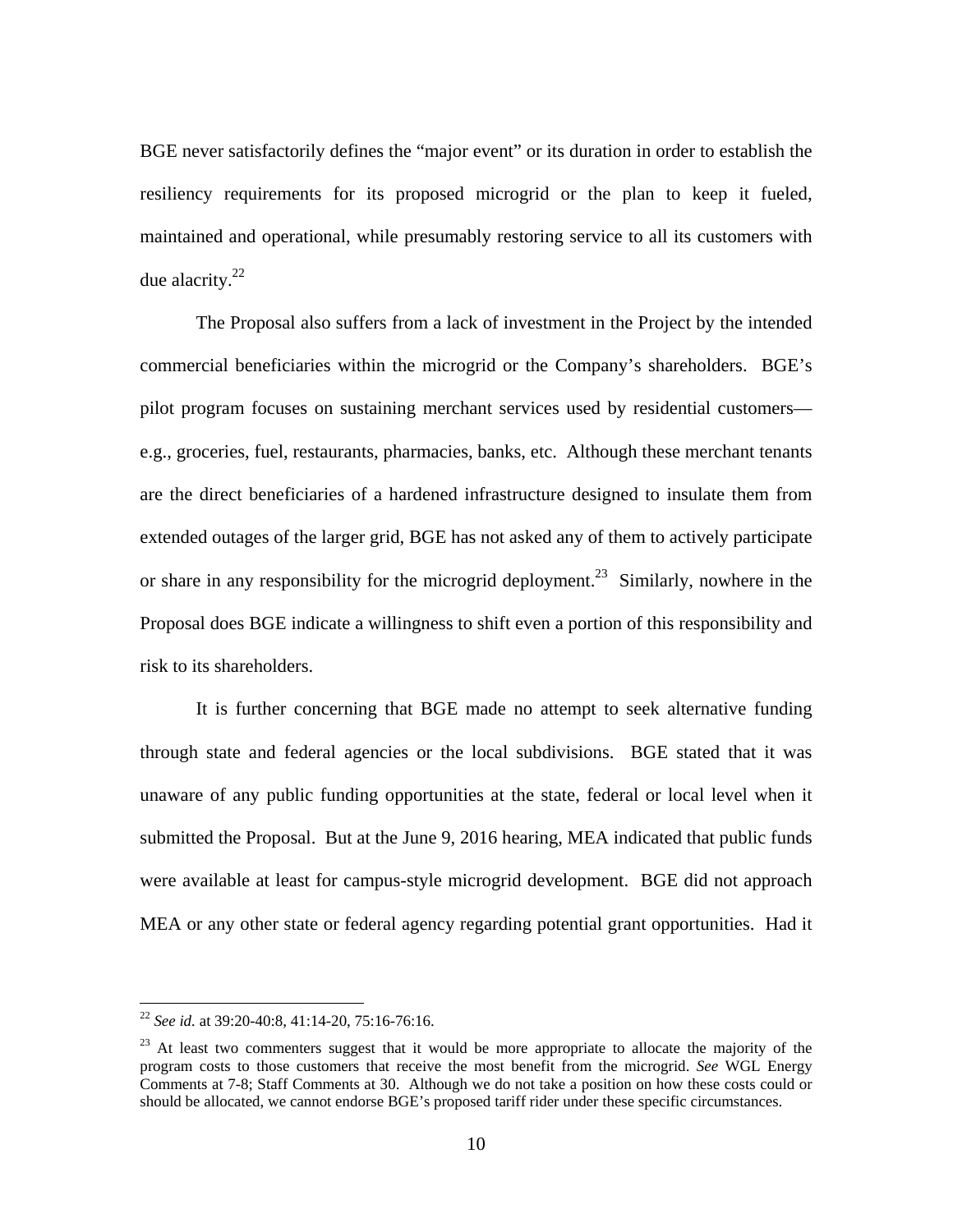done so, it could have discussed with MEA what funds were available and whether those funds could be used for public purpose microgrid development.

We find that BGE's focus on the tariff rider cannot be supported under the circumstances, especially in the absence of any cost-benefit analysis. BGE has not established that the rider represents the most appropriate method for recovering the costs of this pilot program. Moreover, based on BGE's comments at the June hearing, it does not appear that traditional ratebase was ever considered as a viable, alternative cost recovery method. Thus, we cannot find at this time that the benefit to ratepayers within BGE's distribution service territory is sufficiently clear as to justify the proposed upfront, mandatory surcharge for all BGE ratepayers.

### **B. Site Selection Process**

BGE selected the Edmonson Village and Kings Contrivance microgrid site locations without engaging or soliciting input from any local or county officials or customers. Likewise, BGE did not involve any state agency, including MEA, in the site selection process. BGE only stated that it examined the reliability and resiliency of its distribution systems and identified prospective areas that could benefit from microgrid support. Based on this system review, which weighted both system average interruption frequency index ("SAIFI") and system average interruption duration index ("SAIDI"), BGE identified a list of prospective locations and proceeded to evaluate each one based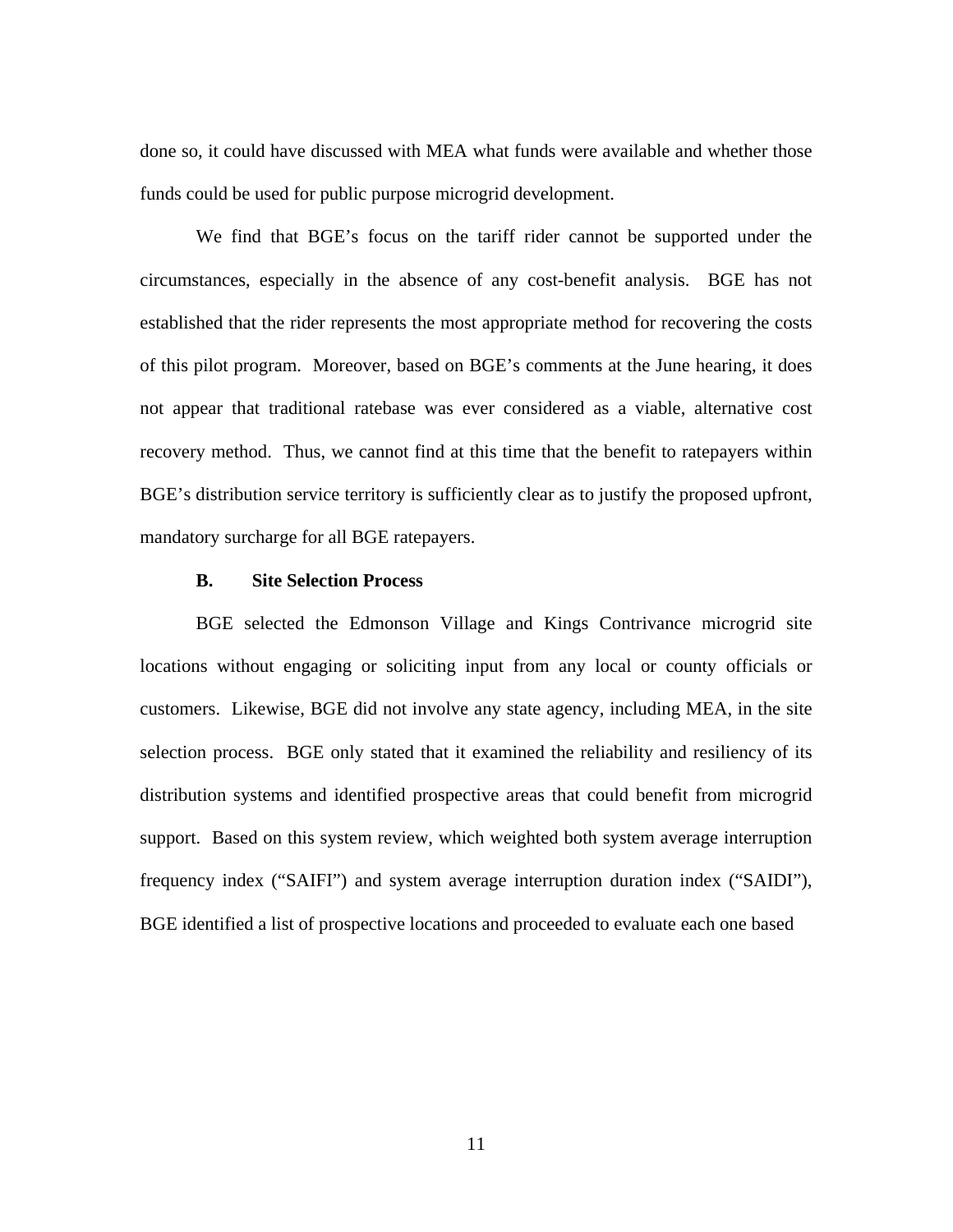on additional factors.<sup>24</sup> BGE then culled the list of prospective locations and arrived at the Edmonson Village and Kings Contrivance locations.

 A number of interested parties have pointed to the lack of community and county participation in this process as a critical fault thereof. We must agree. The absence of customer and county input during the selection process calls into question whether BGE carefully considered the particular needs of that location, whether a public purpose microgrid presented the best solution for that location, and whether the anticipated benefits to that community would reasonably outweigh the total cost of the project. Although BGE advised us at the June hearing that it has since engaged officials in Baltimore City and Howard County, it has not expressly agreed to re-evaluate or change either location if county and city officials ultimately object to the proposed location or insist on a different one.

Additionally, Staff raised several of its own concerns with BGE's selection factors. Staff pointed out that BGE used SAIFI and SAIDI data from 2010-2012, which preceded the implementation of Commission Rulemaking 43 and, consequently, might not reflect current improved feeder performance. Also, Staff could not determine whether BGE took into account any expected reliability-related benefits from reliability projects in 2015-2016. Lastly, BGE did not explain how the various scores were weighted or why a particular weighting method was chosen. Insofar as the weighting system may have been subjective, Staff could not draw a firm conclusion as to the

 $24$  These factors included: a) the mix of services included within that location; b) the size of the population that would be supported in that location; c) the technical feasibility of incorporating a microgrid in that location; d) the availability of natural gas and existing 13kV distribution feeders; e) the proximity of the location to major thoroughfare and public transportation means; and f) available space for generation and interconnection equipment. *See* BGE Proposal at 7-8.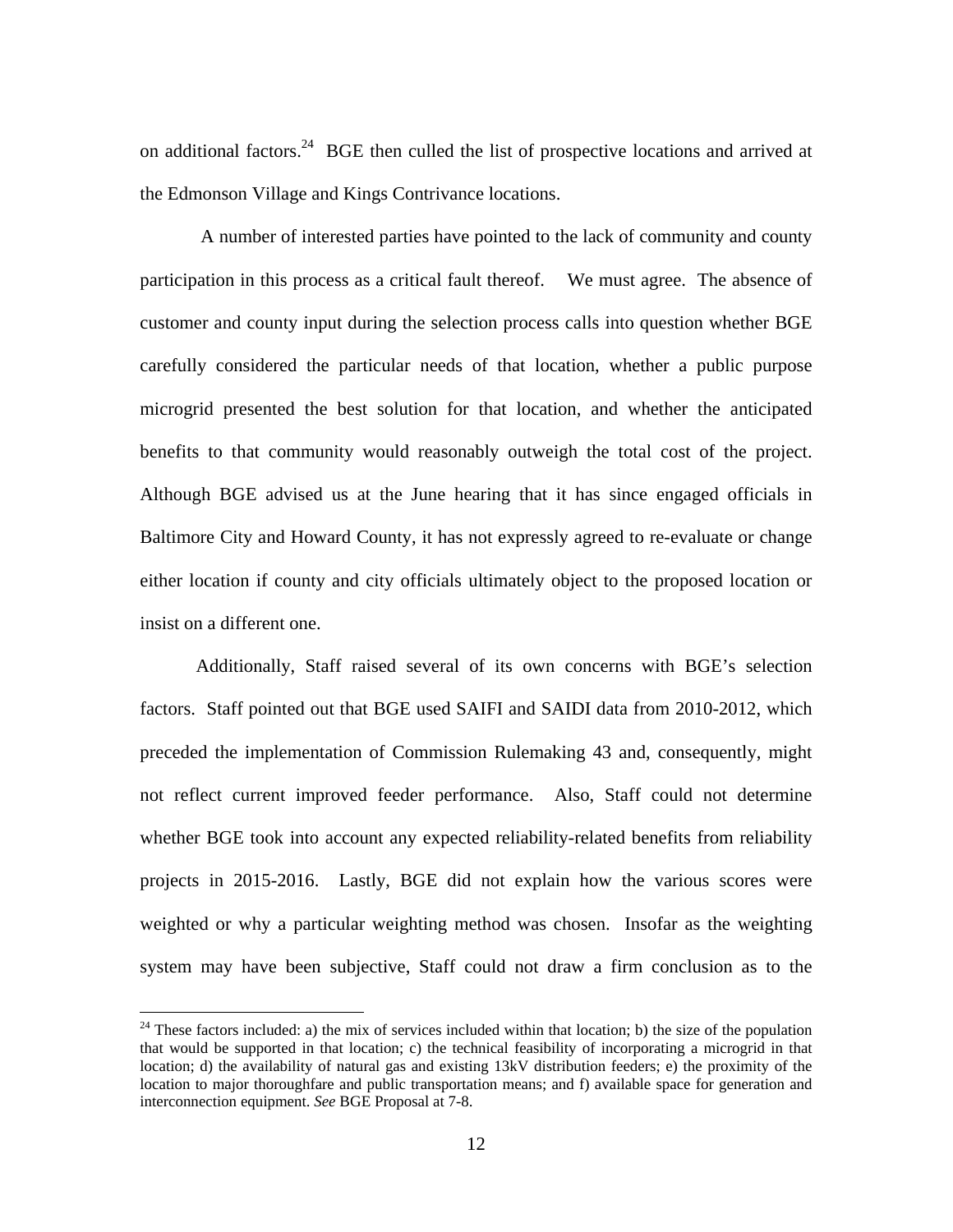validity of BGE's method for choosing its microgrid locations. These concerns are wellfounded, and we adopt them as added reasons for denying the Proposal.

The suitability of the proposed locations notwithstanding, we queried BGE's coordination with state and local emergency planning. While the continued operation of critical community assets such as grocery stores, pharmacies, and gas stations is undoubtedly the mainstay of public purpose microgrids, full realization of this benefit necessarily involves coordinating access to, and re-supply of, these establishments during or immediately following a catastrophic event. As Staff further observed in its comments, "[i]f roadways are not clear, then the delivery of gasoline, groceries, or other commodities would be compromised."<sup>25</sup> BGE's Proposal does not address how the Company proposes to coordinate efforts with state and local emergency personnel, nor does it suggest that BGE contemplated such issues during project development. Although BGE stated that it intends to engage Maryland agencies along with state and local authorities in its development efforts, the Company has not explained how it would handle communication and coordination activities between the key players. In fact, Baltimore's Assistant Deputy Mayor for Operations testified that hospitals, police and fire department buildings, and other critical emergency functions already have backup power supply systems.26

# **C. Limited Generation Source(s)**

The Proposal relies nearly exclusively on natural gas as the sole fuel source for microgrid generation. Indeed, the proposed microgrid location's proximity to natural gas

1

<sup>&</sup>lt;sup>25</sup> Staff Comments at 31.

<sup>26</sup> *See* BGE Microgrid Hr'g Tr. 183:16-185:1.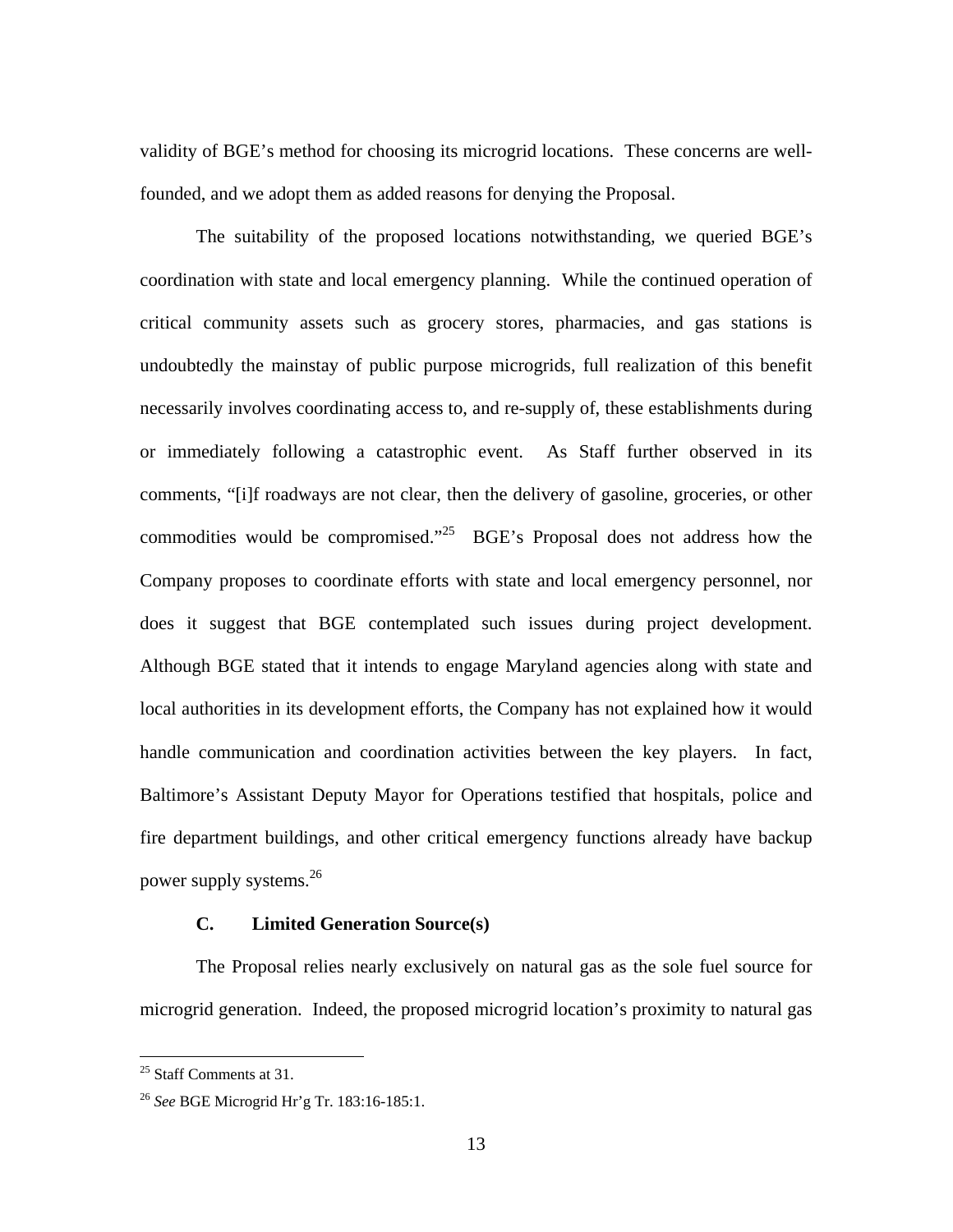sources was a critical factor in BGE's site selection process. And where natural gas is unavailable, BGE proposes diesel fuel as the alternative fuel source, which itself raises separate issues of reliability and air quality impacts. As one commenter observed, "[d]iesel generators are often unreliable, where they are seldom tested under islanding conditions, and can become riskier with age. $127$ 

The Proposal does not contemplate any renewable energy options, CHP, or energy storage to diversify BGE's generation portfolio. In the absence of diversification, the Proposal cannot capture the full breadth of potential benefits that public purpose microgrids could offer through fuel-diverse generation. Sole reliance on one fuel source further casts doubt on the resilience of the microgrid itself. BGE has not accounted for the possibility that the microgrid itself could experience an outage or become unable to provide service to the critical assets. To that end, the Proposal does not include any discussion of emergency or reliability testing or maintenance. Critics of the Proposal are dissatisfied with its failure to include clean renewable generation and energy storage, and at least one proponent encourages BGE to incorporate more sources.<sup>28</sup> While we recognize that the question of which exact sources of generation should be included in a microgrid generation portfolio is fact-specific to a proposal, we are disappointed that BGE's Proposal does not contain, at least in part, forward-looking generation and storage concepts to test whether these elements could work in Maryland and be replicated in future microgrid projects.

 $27$  MD SUN Comments at 9.

<sup>&</sup>lt;sup>28</sup> Montgomery County Comments at 4.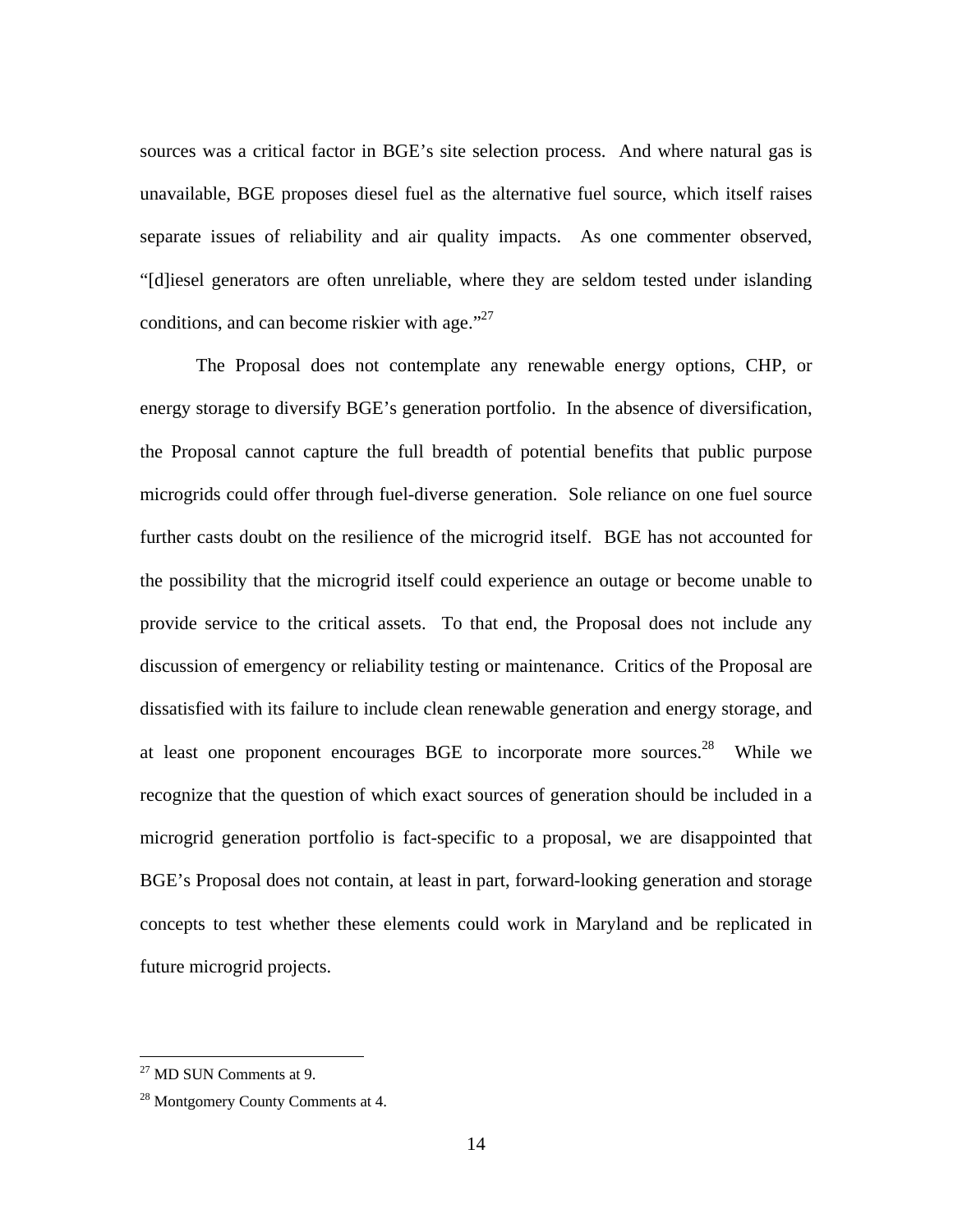### **D. Competitive Process and Retail Choice**

The Proposal as filed does not contemplate third-party participation or service provider options. Several commenters objected to BGE's failure to include a competitive process in its public purpose microgrid development. Although BGE indicated a willingness to bid out the construction of the generation units for the microgrids, BGE would nevertheless retain ownership of generation. In the Commission's January 15, 2016 Notice, we requested comments from BGE addressing some of the issues previously identified as conditions precedent to approval of a public purpose microgrid project, including the issue of different ownership and operational structures.<sup>29</sup> Apart from stating that the Proposal presents "the most expeditious pathway" for deploying the pilot public purpose microgrid, BGE offered no further discussion on the subject. Therefore, we cannot conclude that BGE has satisfied this condition precedent to approving the Proposal.

While the Task Force left unanswered questions concerning the current state of Maryland law and the extent to which third-party providers can participate in public purpose microgrid development and deployment, we observe that campus-style microgrids already take advantage of competitive market forces to source generation. This feature is noticeably absent, however, from the BGE Microgrid Proposal, even though third-party generation owners could reasonably assume a portion of the risks associated with microgrids. We note that the spirit of the "Electric Customer Choice and Competitive Act" envisions a competitive market for energy generation and services; the

 $^{29}$  ML, 180913 at 1.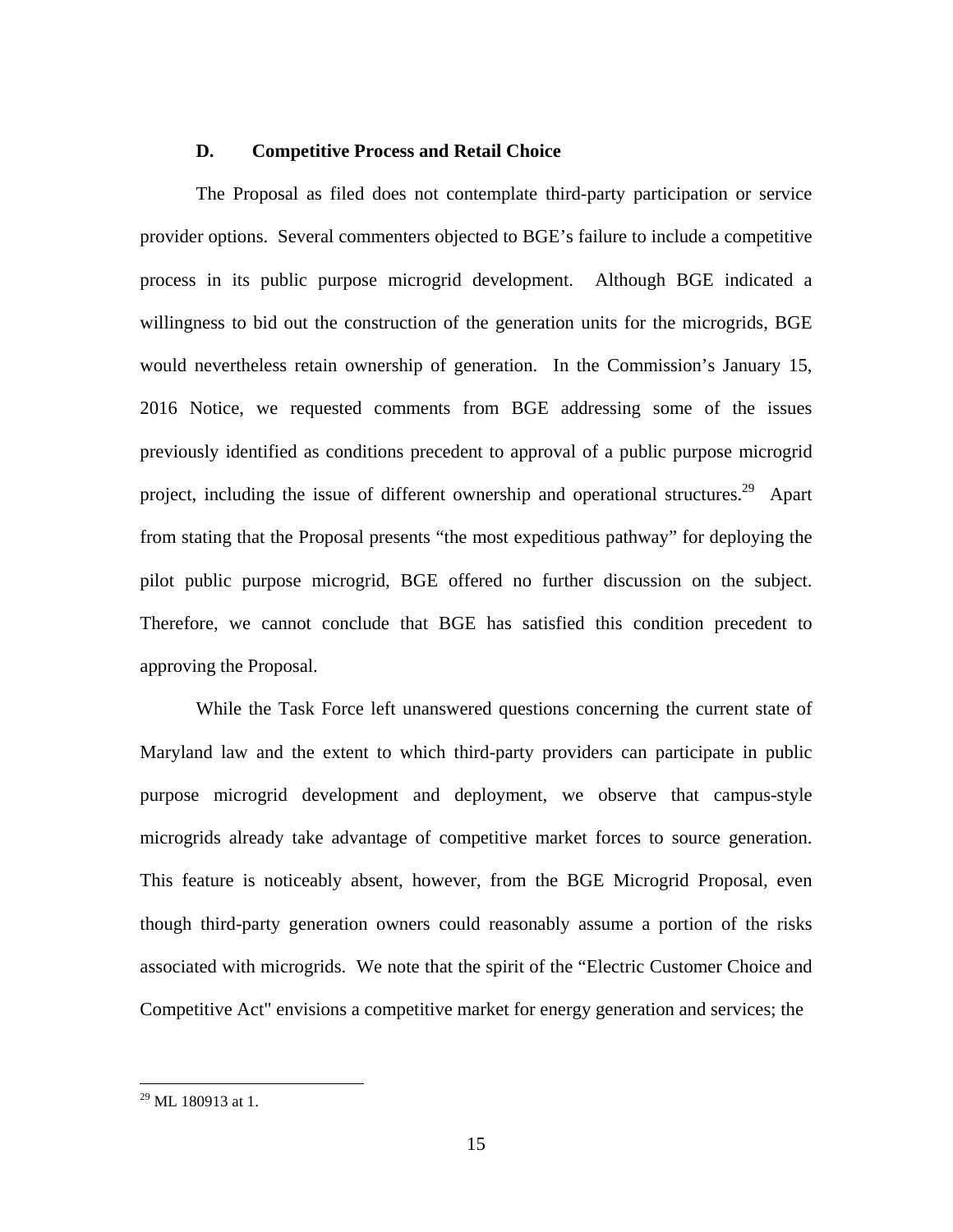competitive element is lacking in this Proposal. While the lack of third-party participation in BGE's design is not by itself dispositive, it lends additional credence to our conclusion that the Proposal is deficient as filed.

The Proposal also purports to accommodate customer retail choice in electricity suppliers under normal operating conditions. BGE explained, however, that once the microgrid switches to islanded configuration during an outage, all microgrid customers i.e., all customers receiving service within the microgrid territory—must adopt BGE's Standard Offer Service and will be billed accordingly. In this sense, the Proposal creates a class of customers who will have little to no access to retail choice in microgrid services during islanded operation.

## **E. PJM Participation**

BGE proposes to offset some of the costs of the pilot project by bidding microgrid generation capacity into PJM's energy, capacity and ancillary service markets. BGE explained that in addition to participating in these PJM markets, its public purpose microgrids can offer other benefits, including normalization of market energy peaks. For example, the Proposal provides that microgrid generation can be used for load reduction and bid into the PJM demand response market. BGE roughly estimates that approximately \$215,000 in annual revenue per generation unit could be recovered through PJM market participation.<sup>30</sup> For these potential benefits, BGE assumes that PJM will accept the additional generation. At the June hearing, BGE stated that the public purpose microgrids are not intended to provide continuous electricity during normal grid

<u>.</u>

<sup>30</sup> *See* BGE Microgrid Hr'g Tr. 58:12-16.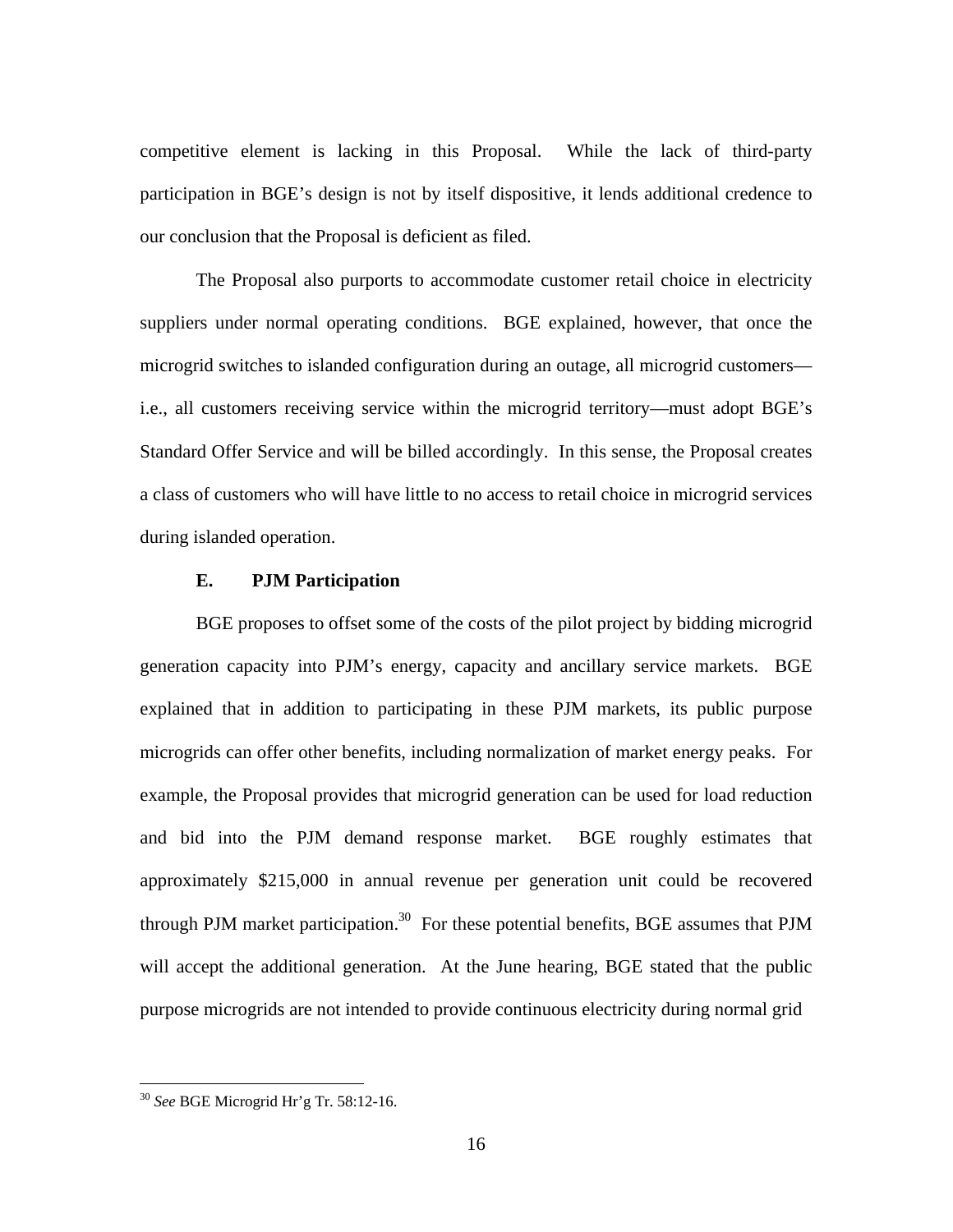operations and will power up only during an outage. When we inquired about the deliverability of microgrid generation to PJM, given its sporadic operation, BGE replied only that PJM has not objected to this design as a nonstarter. It remains unclear whether PJM will accept microgrid benefits that are not likely to be available year round. While the interplay between BGE's public purpose microgrids and PJM leaves open questions, we nonetheless welcome BGE's initiative in this pilot proposal identifying PJM as a potential revenue source that would offset the ratepayer impact and maximize the functionality of the public purpose microgrids.

### **F. Other Deficiencies**

In addition to the above-stated defects, the Proposal fails to capture other potentially significant benefits of public purpose microgrids, such as reduced pollution and carbon emissions, greater efficiencies, and customer load management opportunities. For a pilot study, the Proposal overlooks the opportunity to explore sophisticated integration of microgrid resources in any smart grid or grid modernization design, partnerships with third parties to provide microgrid services, integration of customerowned generation, integration of diversified distributed generation with storage, and demand response capabilities. Apart from addressing improvements to grid resiliency, the Proposal offers no further explanation of how the public purpose microgrids relate to BGE's long-term distribution plan. Although BGE presents the Proposal as a pilot study for the purpose of gathering information and incorporating "lessons learned" to advance public purpose microgrid development in Maryland, the Proposal does not include any tangible metrics by which performance, let alone success of the project, may be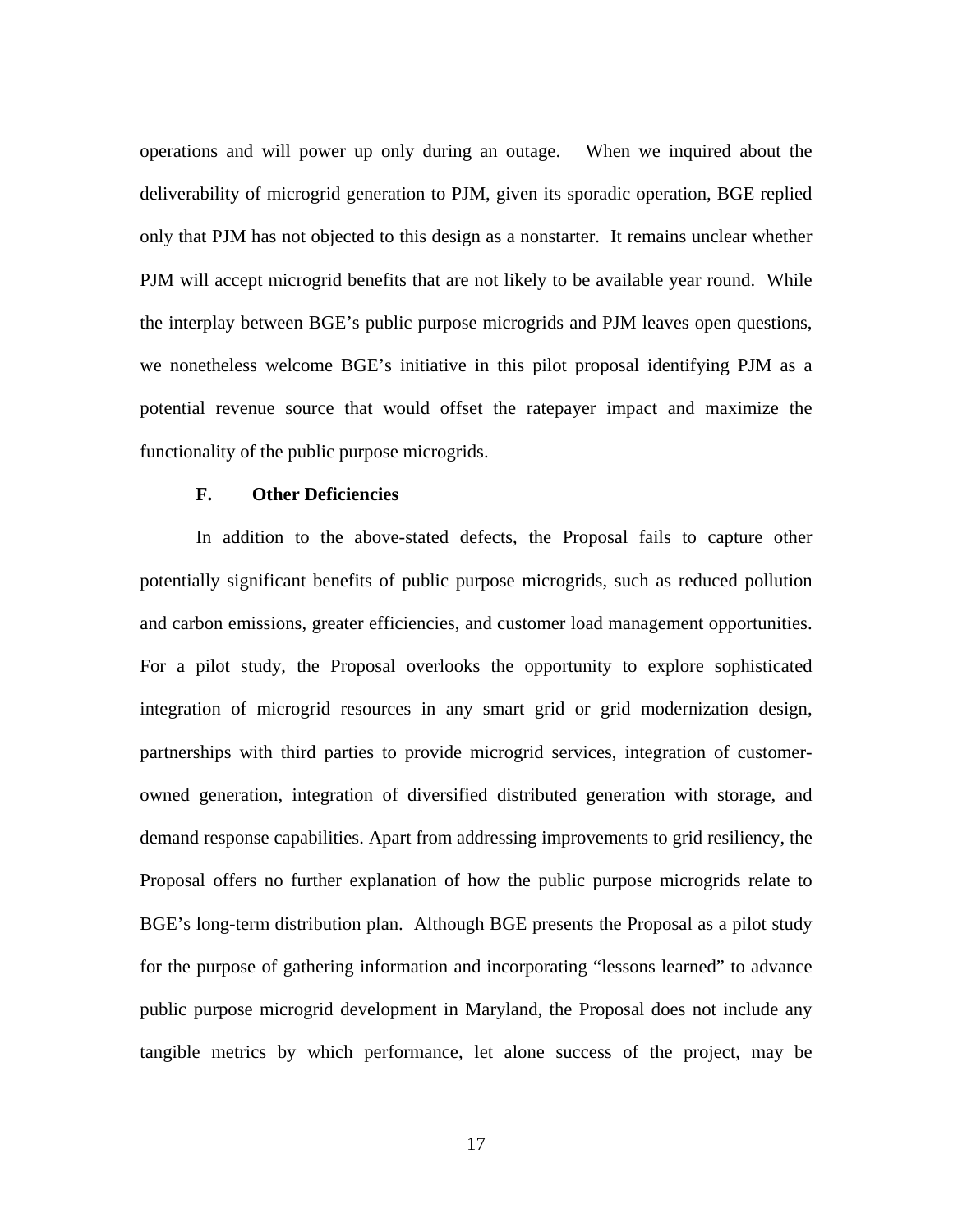evaluated. It is unclear how this study will be used specifically for the greater advancement of public purpose microgrids in Maryland.

### **III. CONCLUSION**

Public purpose microgrids have the potential to improve reliability and resiliency and to facilitate the incorporation of new, sustainable technologies into our distribution network. While we commend BGE for endeavoring to design a pilot study for public purpose microgrid deployment in Maryland, we cannot approve BGE's Proposal at this time. For the above-stated reasons, we find the Proposal deficient and not in the public interest in several key aspects, including but not limited to BGE's site selection process, cost recovery and associated ratepayer impacts, and non-inclusive generation design. We would also note that the Commission is looking at the broader "grid of the future" topic and issues of specific relevance to Maryland, including distributed generation, net metering, congestion and LMP costs, etc., and accordingly it may be premature to consider a specific project of this nature. Accordingly, we deny the Proposal as filed. We do not reach BGE's request for a CPCN waiver. This denial is without prejudice to BGE's ability to submit a different proposal for a public purpose microgrid pilot project.

**IT IS THEREFORE** this 19th day of July, in the year Two Thousand and Sixteen, by the Public Service Commission of Maryland,

**ORDERED:** (1) That the Baltimore Gas and Electric Company's December 18, 2015 Public Purpose Microgrid Proposal is hereby denied without prejudice to BGE's ability to resubmit a pilot project proposal to deploy one or more public purpose

18